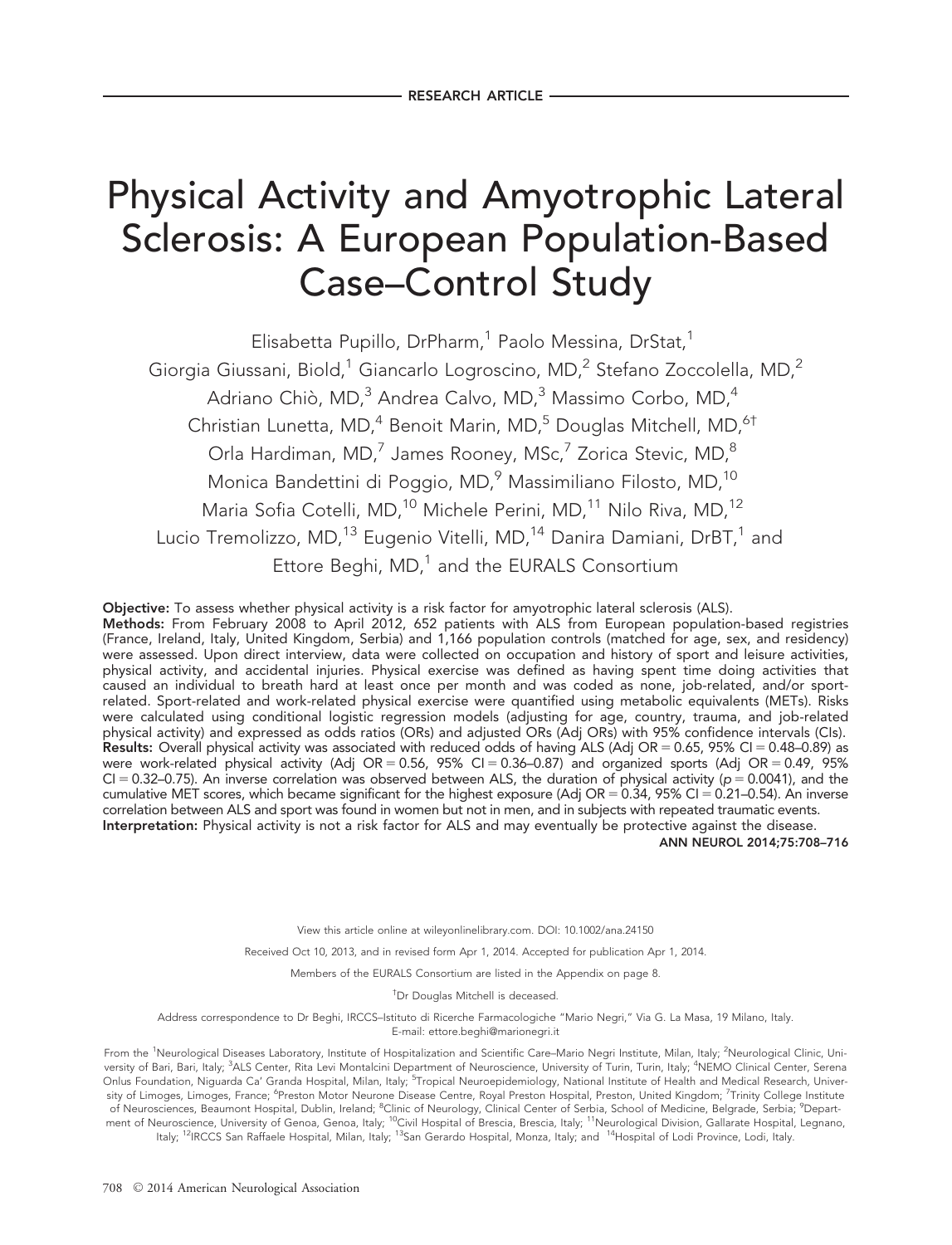Amyotrophic lateral sclerosis (ALS) is a rare, neurode-generative disease of multifactorial etiology. A number of environmental risk factors have been investigated, including exaggerated physical activity. This association is biologically plausible, because vigorous exercise may induce oxidative stress and glutamate excitotoxicity.<sup>1</sup> However, data are conflicting in experimental animals, as increased physical activity has been reported to be beneficial, null, or harmful in transgenic SOD1 ALS mice. $2-4$ In humans, an association between physical activity and ALS was postulated by some studies<sup>5-7</sup> but not others.<sup>8-11</sup> Small sample size, selection bias, nonrepresentative control populations, and inadequate control of confounders are limiting factors in these studies. The conflicting results can also be explained by the difficulties inherent in the assessment of exposure to physical activity. Thus, we decided to carry out a large European case–control study using representative population samples and standardized modalities of data collection, to reveal whether physical activity is a risk factor for ALS.

Our aim was to investigate the association between lifestyle and the risk of subsequently developing ALS. More specifically, the study sought to verify whether, compared to the general population, patients with ALS have a greater exposure to physical activity.

#### Subjects and Methods

This is a population-based, case–control study. Starting on February 1, 2008 and ending on April 30, 2012, cases were recruited from patients with newly diagnosed ALS attending centers participating in the EURALS Consortium,<sup>12</sup> including Italy (Lombardy, Piedmont and Valle d'Aosta, Puglia, Liguria), Ireland, France (Limoges), Serbia (Belgrade), and England (Preston), for a total population of about 30 million. Case eligibility criteria included male and female sex; being 18 years or older; having definite, probable, or possible ALS (according to the original El-Escorial criteria<sup>13</sup>); and being resident in the area of the local registry. Patients were enrolled by neurologists in consecutive order during ambulatory visits or hospitalizations. Controls were enrolled by local general practitioners (GPs) during routine visits. Each GP received an anonymized list including the age and sex of each ALS patient who lived in his/her area and was included in the study. For each eligible case, the GPs were asked to identify 2 random controls matched for sex, age  $(\pm 2.5 \text{ years})$ , and residency. All contacted individuals (whether cases or controls) agreed to participate in the study.

After informed consent, patients, and controls were interviewed by a trained investigator at each center, who used an ad hoc structured questionnaire. At the beginning of the study, each interviewer received specific guidelines to perform the interview.

Where possible, for patients unable to give appropriate answers (for cognitive impairment or inability to speak), an informed proxy (relative or caregiver) was interviewed. For these cases, the matched controls were also tentatively interviewed through their proxies.

Baseline demographic and clinical data (date of birth, sex, years of education, weight, height, body mass index [BMI], residency) were collected in cases and controls. For ALS patients, relevant disease characteristics were also collected (El-Escorial category, date of onset of symptoms, date of diagnosis, and site of onset [spinal, bulbar, generalized]).

A detailed history of each occupation was collected, including job description, date of start and cessation, degree of physical activity (coded as mild, moderate, or strenuous), and hours spent per month. A detailed lifetime history of each sport was also collected, including type, date of start and cessation, degree of physical activity, and hours spent per month. Sportrelated and work-related physical exercise was quantified using metabolic equivalents (METs), units used to estimate the amount of oxygen consumed by the body during physical activity.14 Previous exposure to traumatic events (yes/no, with number and details) was also investigated along with drug intake, coffee, alcohol, and tobacco. Each physical activity was assigned its corresponding MET with reference to the compendium of physical activity.14 The resulting MET was then multiplied for the number of years and the number of hours per week spent in the corresponding activity. The METs referring to each activity (whether work-related or sport-related) were summed for the calculation of the cumulative MET scores.

#### Definition of Study Variables

EXPLANATORY VARIABLES. Physical exercise was defined as time spent doing physical activities that make an individual breath hard at least once per month; physical activity was related to work, sport, or both. For patients with different occupations, the definition referred to the most enduring activity. Organized sport was any sport practiced for at least 1 year by joining a given sport association and participation to official competitions. Professional sport was any sport practiced for at least 1 year, intended as the main occupation. Amateur sport was any sport other than organized or professional. Leisure activities included any recreational activity performed at least weekly; leisure activities were pooled with amateur sports.

ADJUSTMENT VARIABLES. A number of variables have been selected as possible confounders or risk modifiers, among those thought to be associated (smoking, alcohol, coffee, trauma)<sup>15-18</sup> with the risk of ALS, or potentially affecting recall bias (a proxy respondent).

Interviewee was the person addressed for data collection (patient or proxy, ie, family member or other caregiver). Traumatic injury was any antecedent traumatic event requiring medical care. Smoking, alcohol, and coffee were defined as currently in use for at least 6 months.

A centralized online password-protected database, located at the Mario Negri Institute for Pharmacological Research (IRFMN), Milan, was used for data collection. A data-manager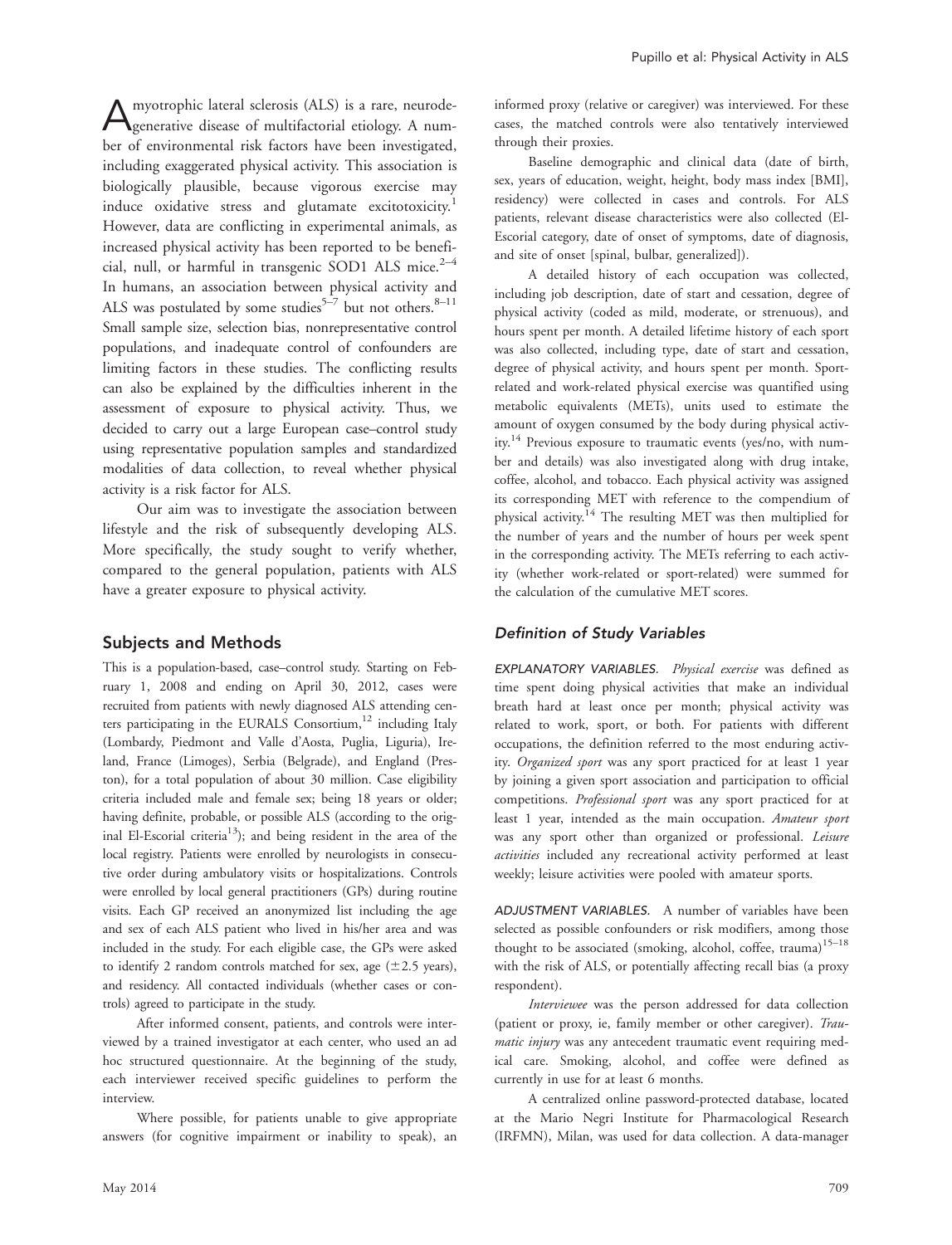| TABLE 1. General Characteristics of the Sample  |              |                          |  |  |  |
|-------------------------------------------------|--------------|--------------------------|--|--|--|
| Variable                                        | ALS, No. (%) | Controls,<br>No. $(\% )$ |  |  |  |
| Registry, country                               |              |                          |  |  |  |
| Lombardy, Italy                                 | 223 (34.2)   | 438 (37.6)               |  |  |  |
| Piemonte, Valle<br>D'Aosta, &<br>Liguria, Italy | 105(16.1)    | 207 (17.9)               |  |  |  |
| Puglia, Italy                                   | 99(15.2)     | 198 (17.0)               |  |  |  |
| Limoges, France                                 | 51(7.8)      | 100(8.6)                 |  |  |  |
| Preston, England                                | 35(5.4)      | 67(5.8)                  |  |  |  |
| Ireland                                         | 122 (18.7)   | 133(11.4)                |  |  |  |
| Belgrade, Serbia                                | 17(2.6)      | 21(1.8)                  |  |  |  |
| Sex                                             |              |                          |  |  |  |
| Women                                           | 280 (42.9)   | 503 (43.1)               |  |  |  |
| Men                                             | 372 (57.1)   | 663 (56.7)               |  |  |  |
| Age, yr                                         |              |                          |  |  |  |
| $<$ 55                                          | 128 (19.6)   | 195(16.8)                |  |  |  |
| 55-64                                           | 181 (27.8)   | 324 (27.9)               |  |  |  |
| $65 - 74$                                       | 228 (35.0)   | 383 (33.0)               |  |  |  |
| $\geq$ 75                                       | 115 (17.6)   | 260 (22.4)               |  |  |  |
| <b>NS</b>                                       |              | 4                        |  |  |  |
| Education, yr                                   |              |                          |  |  |  |
| $<$ 6                                           | 159 (24.4)   | 254 (22.0)               |  |  |  |
| $6 - 9$                                         | 151 (23.2)   | 236 (20.4)               |  |  |  |
| $10 - 14$                                       | 248 (38.0)   | 458 (39.7)               |  |  |  |
| >15                                             | 94 (14.4)    | 207 (17.9)               |  |  |  |
| <b>NS</b>                                       |              | 11                       |  |  |  |
| BMI                                             |              |                          |  |  |  |
| < 18.5                                          | 47(7.6)      | 14(1.2)                  |  |  |  |
| $18.5 - 24$                                     | 339 (54.6)   | 492 (43.4)               |  |  |  |
| $\geq$ 25                                       | 235 (37.8)   | 627 (55.3)               |  |  |  |
| <b>NS</b>                                       | 31           | 33                       |  |  |  |
| Interviewee                                     |              |                          |  |  |  |
| Patient/control                                 | 533 (81.9)   | 984 (87.6)               |  |  |  |
| Proxy                                           | 118(18.1)    | 139 (12.4)               |  |  |  |
| <b>NS</b>                                       | 1            | 43                       |  |  |  |
| Traumatic injury                                |              |                          |  |  |  |
| Yes                                             | 299 (45.9)   | 491 (42.2)               |  |  |  |
| No                                              | 352 (54.1)   | 673 (57.8)               |  |  |  |
| <b>NS</b>                                       | 1            | 2                        |  |  |  |

#### TABLE 1: Continued

| Variable                                                                                  | ALS, No. $(\% )$ | Controls,<br>No. (%) |  |  |  |
|-------------------------------------------------------------------------------------------|------------------|----------------------|--|--|--|
| Coffee                                                                                    |                  |                      |  |  |  |
| Yes                                                                                       | 456 (72.2)       | 871 (76.9)           |  |  |  |
| $\rm No$                                                                                  | 176 (27.8)       | 268 (23.1)           |  |  |  |
| <b>NS</b>                                                                                 | 20               | 7                    |  |  |  |
| Alcohol                                                                                   |                  |                      |  |  |  |
| Yes                                                                                       | 257 (39.5)       | 434 (37.3)           |  |  |  |
| $\rm No$                                                                                  | 393 (60.5)       | 729 (62.7)           |  |  |  |
| <b>NS</b>                                                                                 | 2                | 3                    |  |  |  |
| Smoking                                                                                   |                  |                      |  |  |  |
| Yes                                                                                       | 311 (47.7)       | 541 (46.5)           |  |  |  |
| $\rm N_{0}$                                                                               | 341 (52.3)       | 622 (53.5)           |  |  |  |
| <b>NS</b>                                                                                 |                  | 3                    |  |  |  |
| $ALS =$ amyotrophic lateral sclerosis; $BMI =$ body mass<br>index; $NS = not specified$ . |                  |                      |  |  |  |

(E.P.) located at the IRFMN supervised the study during recruitment to verify the appropriateness of matching and the correctness of data input through generation of queries and discussion of any incurring problem. No patient nor control was paid. The study was approved by the institutional review board of each center.

#### Statistical Analysis

Descriptive statistics are presented as count and percentage, median and range, or mean and standard deviation as appropriate. The association between physical activity and ALS was assessed according to 10 different conditional logistic regression models. To prevent reverse causation, all exposure factors (explanatory and adjustment variables) were censored 5 years before the date of symptom onset (for controls the same date of their matched cases). The duration of physical activity (overall and work-related or sport-related) was the time from start to cessation or up to 5 years from symptom onset (whichever came first), represented in quartiles. MET cumulative scores are also represented in quartiles. The results are reported as odds ratios (ORs) and adjusted ORs (Adj ORs) with 95% confidence intervals (CIs). To identify potential confounders or effect modifiers, we represented the data in subgroups defined by registry, sex, age, interviewee, BMI, traumatic injuries, coffee, alcohol, and smoking. Strata-adjusted ORs were calculated with the Mantel–Haenszel method; between-strata heterogeneity was assessed using the Breslow–Day test.

To assess the influence of physical activity on the age of symptom onset in ALS patients, multivariable general linear models (GLMs) with the same independent predictors of the conditional logistic models were performed. To assess the normality of age of symptom onset, the Shapiro–Wilk test was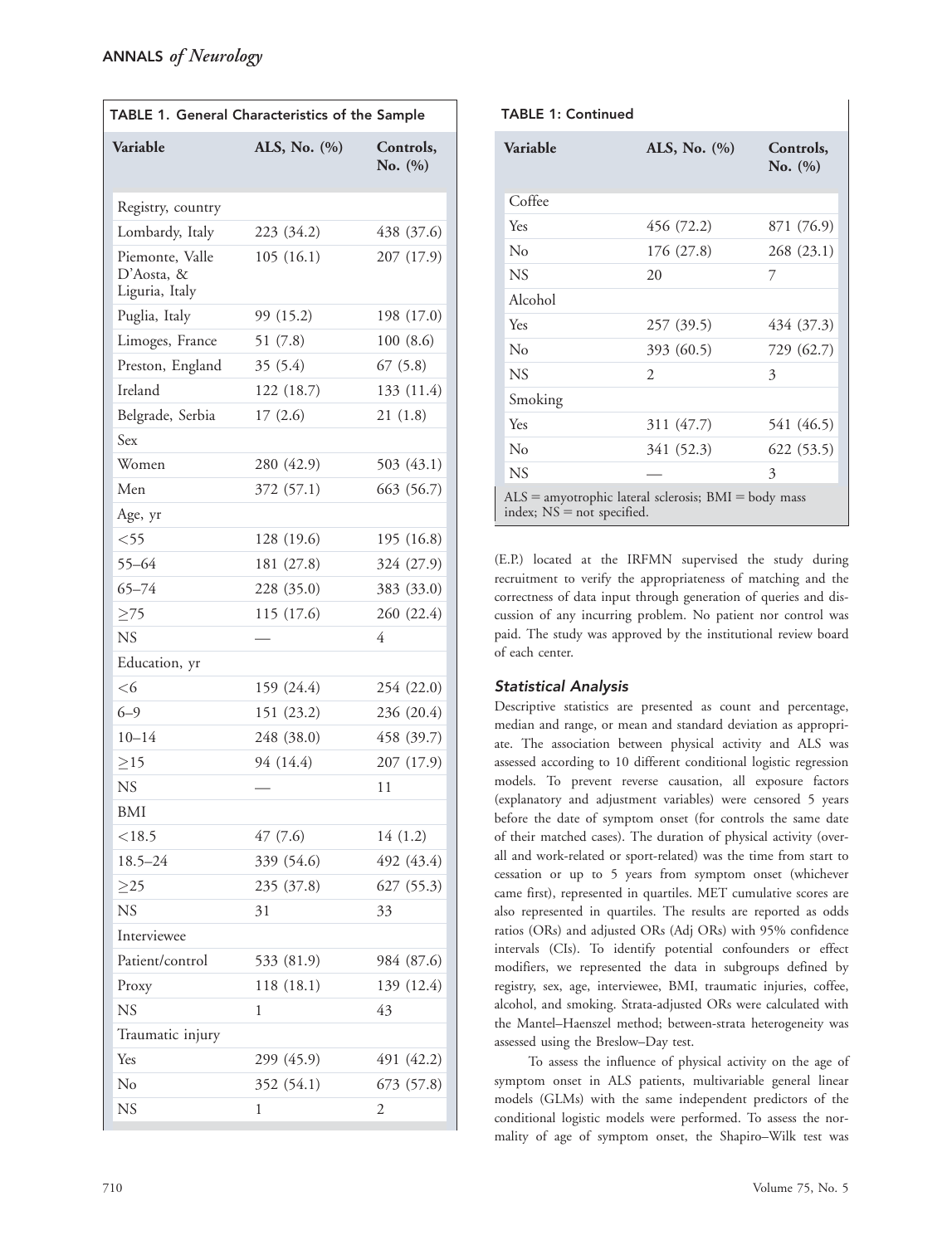| TABLE 2. Categories of Physical Activity in ALS Patients and Controls: Conditional Logistic Regression Models |            |              |                        |                              |  |
|---------------------------------------------------------------------------------------------------------------|------------|--------------|------------------------|------------------------------|--|
| Model                                                                                                         | <b>ALS</b> | Controls     | OR (95% CI)            | Adj OR $(95\% \text{ CI})^a$ |  |
| I: Physical activity                                                                                          |            |              |                        |                              |  |
| Yes/no                                                                                                        | 449/203    | 867/297      | $0.76(0.61 - 0.73)$    | $0.65$ $(0.48-0.89)^{b}$     |  |
| II: Type of physical activity                                                                                 |            |              |                        |                              |  |
| None                                                                                                          | 203        | 297          | 1.00, Ref              | 1.00, Ref                    |  |
| Leisure                                                                                                       | 45         | 49           | $1.34(0.86 - 2.09)$    | $0.71(0.44 - 1.89)$          |  |
| Work                                                                                                          | 88         | 184          | $0.70(0.51-0.95)$      | $0.56$ $(0.36 - 0.87)^{b}$   |  |
| Sport                                                                                                         | 198        | 362          | $0.80(0.62 - 1.03)$    | $0.77(0.54 - 1.11)$          |  |
| Work & sport                                                                                                  | 118        | 274          | $0.63$ $(0.48 - 0.83)$ | $0.47$ $(0.31 - 0.72)^{b}$   |  |
| III: Sport activity                                                                                           |            |              |                        |                              |  |
| Yes/no                                                                                                        | 316/336    | 644/522      | $0.76$ $(0.63 - 0.92)$ | $0.77(0.58-1.03)$            |  |
| IV: Sport category                                                                                            |            |              |                        |                              |  |
| None                                                                                                          | 336        | 522          | 1.00, Ref              | 1.00, Ref                    |  |
| Amateur                                                                                                       | 211        | 384          | $0.74(0.58 - 0.94)$    | $0.88$ $(0.64 - 1.20)$       |  |
| Organized                                                                                                     | 90         | 243          | $0.50$ $(0.37-0.67)$   | 0.49 $(0.32 - 0.75)^{b}$     |  |
| Professional                                                                                                  | 15         | 17           | $1.41(0.66 - 2.99)$    | $1.59(0.63 - 4.02)$          |  |
| V: Duration of physical activity, yr                                                                          |            |              |                        |                              |  |
| None                                                                                                          | 203        | 297          | 1.00, Ref              | 1.00, Ref                    |  |
| 1st quartile                                                                                                  | 116        | 207          | $0.73(0.54 - 0.99)$    | $0.89(0.60 - 1.33)$          |  |
| 2nd quartile                                                                                                  | 129        | 203          | $0.76(0.55-1.05)$      | $0.57 (0.37 - 0.88)^{b}$     |  |
| 3rd quartile                                                                                                  | 115        | 211          | $0.68(0.50-0.93)$      | $0.90(0.59-1.36)$            |  |
| 4th quartile                                                                                                  | 89         | 245          | $0.38$ $(0.27-0.54)$   | $0.33$ $(0.21-0.52)^{b}$     |  |
| <b>NS</b>                                                                                                     |            | $\mathbf{1}$ |                        |                              |  |
| VI: Duration of sport activity, yr                                                                            |            |              |                        |                              |  |
| None                                                                                                          | 336        | 522          | 1.00, Ref              | 1.00, Ref                    |  |
| 1st quartile                                                                                                  | 80         | 158          | $0.72(0.52 - 0.99)$    | $0.98(0.65 - 1.49)$          |  |
| 2nd quartile                                                                                                  | 86         | 153          | $0.76(0.55-1.05)$      | $0.72(0.47-1.10)$            |  |
| 3rd quartile                                                                                                  | 80         | 159          | $0.66$ $(0.47-0.93)$   | $0.91(0.58 - 1.42)$          |  |
| 4th quartile                                                                                                  | 70         | 173          | $0.57(0.41 - 0.80)$    | $0.56$ $(0.36 - 0.86)^{b}$   |  |
| NS                                                                                                            |            | $\mathbf{1}$ |                        |                              |  |
| VII: Age of sport activity onset                                                                              |            |              |                        |                              |  |
| None                                                                                                          | 307        | 515          | 1.00, Ref              | 1.00, Ref                    |  |
| <15                                                                                                           | 107        | 260          | $0.69$ $(0.53 - 0.90)$ | $0.67$ $(0.46-0.77)^{b}$     |  |
| $15 - 34$                                                                                                     | 119        | 251          | $0.80(0.61-1.03)$      | $0.79(0.54 - 1.12)$          |  |
| $\geq$ 35                                                                                                     | 42         | 114          | $0.62$ $(0.42 - 0.90)$ | $0.79(0.49-1.29)$            |  |
| NS                                                                                                            |            | 5            |                        |                              |  |
| VIII: Cumulative MET scores                                                                                   |            |              |                        |                              |  |
| $MET = 0$                                                                                                     | 192        | 294          | 1.00, Ref              | 1.00, Ref                    |  |
| 1st quartile                                                                                                  | 91         | 218          | $0.64$ $(0.47 - 0.87)$ | $0.79(0.52 - 1.18)$          |  |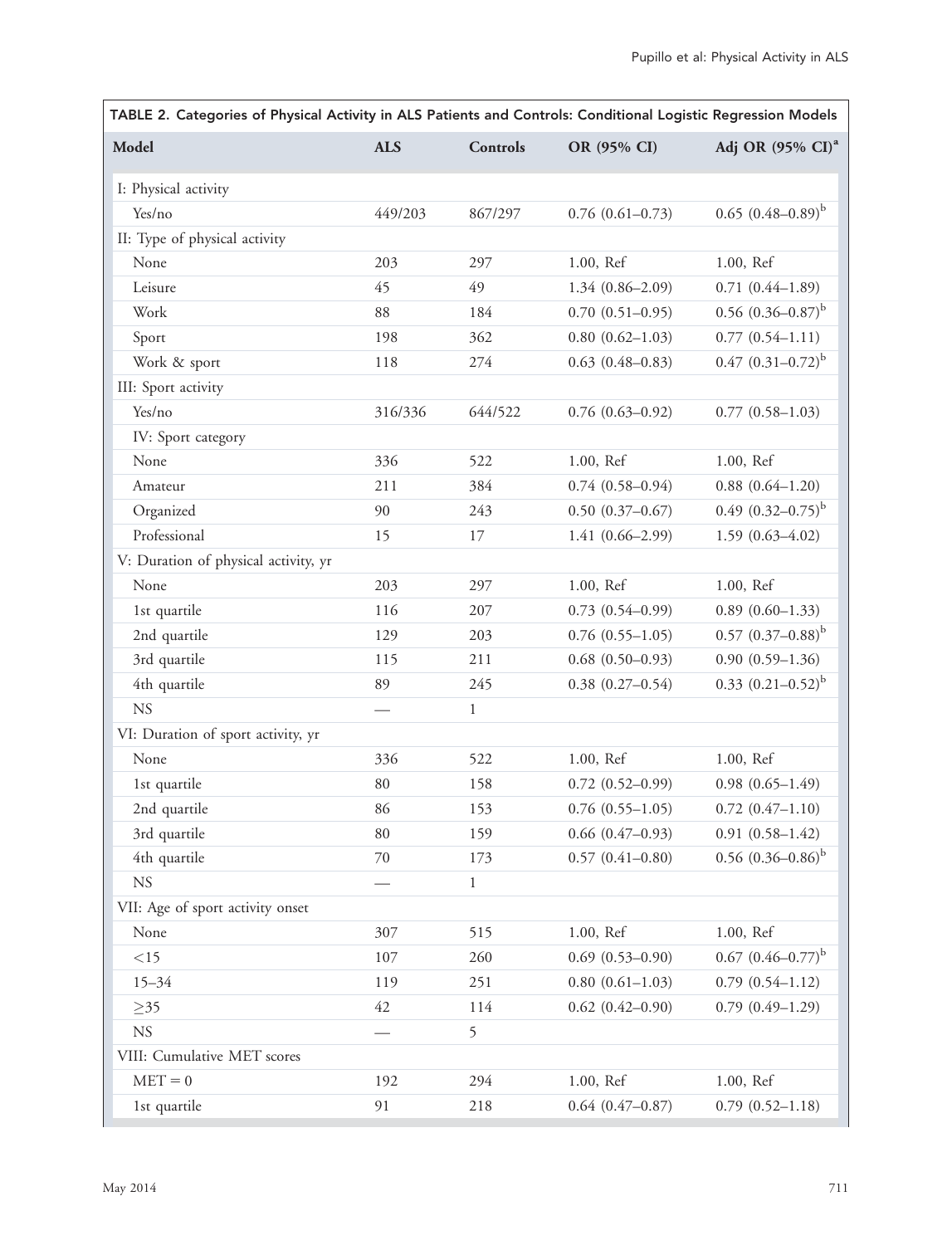#### TABLE 2: Continued

| Model        | <b>ALS</b> | <b>Controls</b> | <b>OR</b> (95% CI)  | Adj OR $(95\% \text{ CI})^a$ |
|--------------|------------|-----------------|---------------------|------------------------------|
| 2nd quartile | 117        | 193             | $0.93(0.69-1.24)$   | $0.90(0.59-1.36)$            |
| 3rd quartile | 100        | 210             | $0.73(0.54 - 0.98)$ | $0.68(0.44-1.05)$            |
| 4th quartile | 75         | 235             | $0.49(0.36 - 0.67)$ | $0.34~(0.21-0.54)^{b}$       |

Missing data in the multivariate conditional logistic models ranged from 6.8 to 9.2%; thus, no imputation techniques were used. Cumulative duration of physical activity: 1st quartile, 0–14.6 years; 2nd quartile, 14.6–30.0 years; 3rd quartile, 30.0–49.0 years; 4th quartile, >49.0 years. Cumulative duration of sport activity: 1st quartile, 0–10.0 years; 2nd quartile, 10.0–20.5 years; 3rd quartile, 20.5–40.1 years; 4th quartile, >40.1 years. The trend tests for Models V–VIII were assessed using the CONTRAST option in the PROC LOGISTIC procedure of the multivariate logistic models. The probability values were 0.0041, 0.1392, 0.5193, and 0.0031, respectively.

a OR adjusted for age (continuous), education (continuous), body mass index at admission (continuous), register (categorical), interviewee (binary), traumatic events (binary), coffee (binary), alcohol (binary), and smoking (binary; Models I, II, III, V, and VIII), plus work-related physical activity (Models IV, VI, and VII).

b Significant Adj OR.

Adj = adjusted; ALS = amyotrophic lateral sclerosis; CI = confidence interval; MET = metabolic equivalents; NS = not specified;  $OR = odds ratio; Ref = reference.$ 

performed. The results of the GLMs are presented as least squares means (LSMEANS), and subgroup comparisons were performed using the post hoc Tukey test. LSMEANS are the means estimated based on the model used (ie, adjusted for all factors of interest). To control for a potential birth-cohort effect on physical activity, GLMs were later adjusted by decade of birth (1925–1934, 1935–1944, 1945–1954, 1955–1964).

The listwise deletion method was applied to missing data. All tests are 2-tailed, with significance set at 0.05. Due to the exploratory nature of the study, adjustment for multiple comparison was not performed. Data were analyzed using the SAS package for PC (SAS Institute, Cary, NC; v9.2).

A sample size of 585 cases and 1,170 controls was calculated based on the results of an unpublished pilot investigation involving 44 cases and 82 matched controls under the assumption of an OR of 2 or higher for soccer-related physical exercise (3% of controls; alpha =  $0.05$ ; beta =  $0.20$ ).

#### Results

A total of 684 ALS patients participated in the study. Thirty-two were excluded for duplicate input  $(n = 14)$ , residency outside the study area  $(n = 3)$ , or suspected ALS ( $n = 15$ ). The sample analyzed included 652 ALS patients and 1,166 controls. There were no eligible cases or controls who declined participation in the study. The general characteristics of the sample are illustrated in Table 1. Median age (range) was 66 (27–93) years among cases and 67 (30–96) years among controls. Median (range) BMI value was, respectively, 23.9 (11.8– 45.9) and 25.7 (14.4–44.4). The questionnaire was filled by a proxy in 18.1% of cases and in only 12.4% of controls because surrogate informants for matched controls were unavailable. Definite ALS was recorded in 301 cases (46.2%), probable ALS in 276 (42.3%), and possible ALS in 75 (11.5%). The onset of symptoms was spinal

in 415 patients (63.7%), bulbar in 215 (33.0%), and generalized in 22 (3.4%). Symptom duration at interview was <12 months in 242 patients (37.2%), 12 to 24 months in 247 (38.0%), and >24 months in 161 (24.8%). In 2 additional cases, disease duration was unknown. Traumatic injuries were reported by 45.9% of ALS patients and 42.2% of controls  $(p = 0.1225;$  see Table 1). Coffee, alcohol, and smoking were reported by similar proportions of cases and controls. Drug exposure was not further investigated, because it was reported in rare instances in both cases and controls.

Overall physical activity was associated with reduced odds of having ALS (Adj  $OR = 0.65$ , 95%  $CI = 0.48-0.87$ ; Model I), as was work-related physical activity (Adj OR =  $0.56$ , 95% CI =  $0.36 - 0.87$ ; Model II; Table 2). Organized sports were significantly associated with reduced odds of ALS (Adj  $OR = 0.49$ ,  $95\%CI = 0.32-0.75$ ; Model IV). A biological gradient was detected for duration of physical activity  $(p = 0.0041)$ . An inverse correlation was found between the cumulative MET scores and the risk of ALS, which became significant for the fourth quartile of exposure  $(Adj OR = 0.34; 95\% CI = 0.21-0.54; Model VIII).$ 

Register, sex, and in part traumatic injuries acted as effect modifiers (Table 3). The risks were highly heterogeneous across registries ( $p = 0.0009$ ), but in no case was there a direct correlation between physical activity and ALS. An inverse correlation between ALS and sports was found in women but not in men, and in subjects with repeated traumatic events. As in a previous study,  $18$ repeated head trauma was the only type to be significantly associated with the risk of ALS; a separate analysis was performed here on ALS and head trauma. A history of  $\geq$  traumatic head injuries was associated with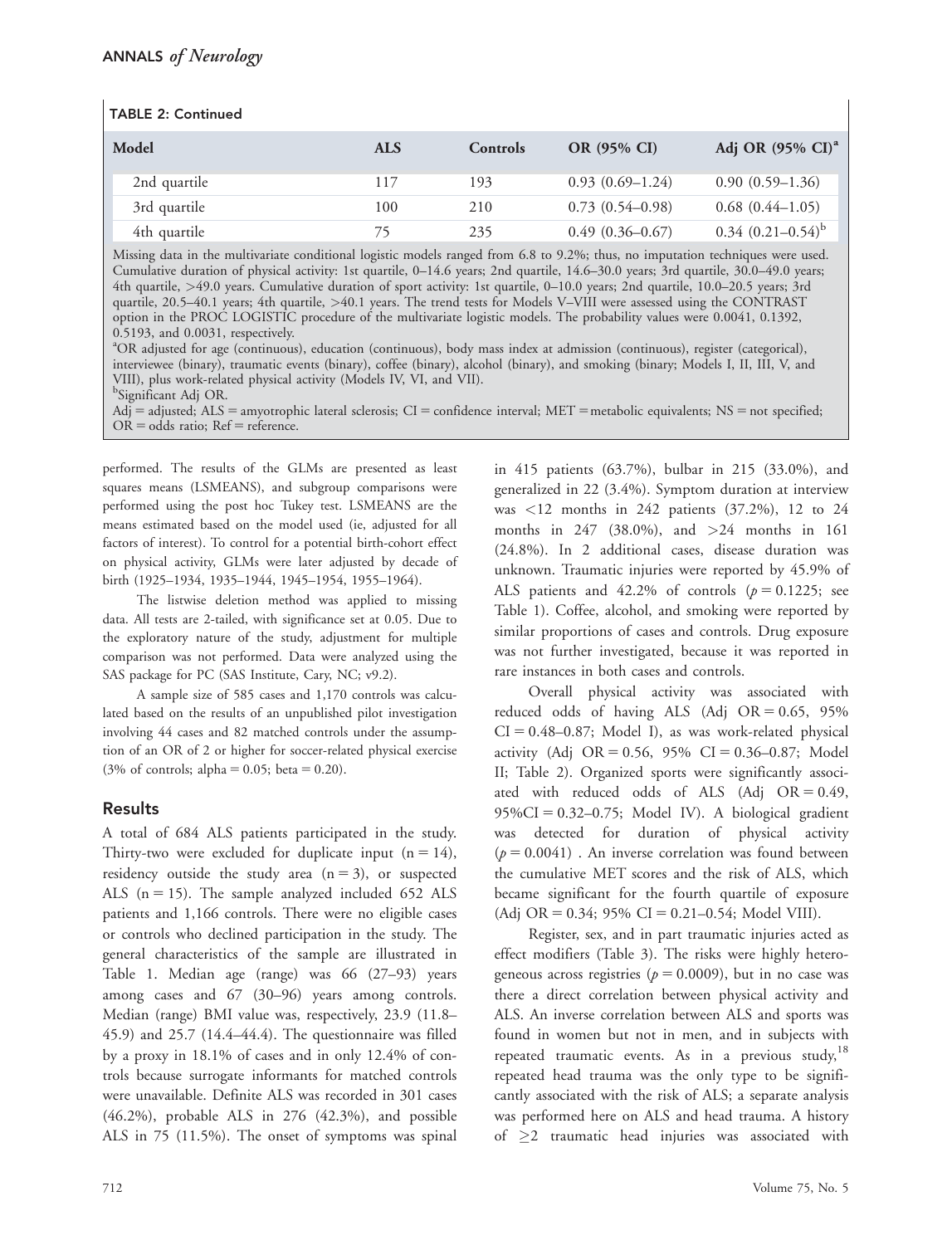| TABLE 3. Sport-Related Physical Activity and ALS: Subgroup Analyses <sup>a</sup> |                |                |                      |          |                        |                                                    |                                              |
|----------------------------------------------------------------------------------|----------------|----------------|----------------------|----------|------------------------|----------------------------------------------------|----------------------------------------------|
| <b>Strata</b>                                                                    |                |                | Sport ALS Controls p |          | OR (95% CI)            | $OR_{AdjMH}$<br>$(95\% \text{ CI})$                | Heterogeneity of $p$ ,<br><b>Breslow-Day</b> |
| Total                                                                            | N <sub>o</sub> | 336            | 522                  | 0.0003   | $0.76$ $(0.63 - 0.92)$ |                                                    |                                              |
|                                                                                  | Yes            | 316            | 644                  |          |                        |                                                    |                                              |
| Registry                                                                         |                |                |                      |          |                        |                                                    |                                              |
| Limoges, France                                                                  | No             | 14             | 23                   | 0.5487   | $0.79(0.37-1.71)$      | $0.72(0.59 - 0.87)$                                | ${<}0.0009$ <sup>b</sup>                     |
|                                                                                  | Yes            | 37             | 77                   |          |                        |                                                    |                                              |
| Preston, England                                                                 | No             | 16             | 30                   | 0.9283   | $0.96(0.42 - 2.19)$    |                                                    |                                              |
|                                                                                  | Yes            | 19             | 37                   |          |                        |                                                    |                                              |
| Ireland                                                                          | No             | 49             | 21                   | < 0.0001 | $0.28$ $(0.15-0.50)$   |                                                    |                                              |
|                                                                                  | Yes            | 73             | 112                  |          |                        |                                                    |                                              |
| Lombardy, Italy                                                                  | No             | 145            | 211                  | < 0.0001 | $0.50$ $(0.36 - 0.70)$ |                                                    |                                              |
|                                                                                  | Yes            | $78\,$         | 227                  |          |                        |                                                    |                                              |
| Piedmont,<br>Valle d'Aosta, and<br>Liguria, Italy                                | No             | 50             | 102                  | 0.8431   | $1.05(0.66 - 1.68)$    |                                                    |                                              |
|                                                                                  | Yes            | 55             | 107                  |          |                        |                                                    |                                              |
| Puglia, Italy                                                                    | No             | 55             | 131                  | 0.0754   | $1.56(0.95-2.56)$      |                                                    |                                              |
|                                                                                  | Yes            | 44             | 67                   |          |                        |                                                    |                                              |
| Belgrade, Serbia                                                                 | No             | $\overline{7}$ | 12                   | 0.3341   | $1.90(0.52 - 6.96)$    |                                                    |                                              |
|                                                                                  | Yes            | 10             | $\mathfrak{g}$       |          |                        |                                                    |                                              |
| Sex                                                                              |                |                |                      |          |                        |                                                    |                                              |
| Female                                                                           | No             | 201            | 285                  | < 0.0001 | $0.51(0.38 - 0.70)$    | $0.69(0.56 - 0.85)$                                | $0.0021^{b}$                                 |
|                                                                                  | Yes            | 79             | 218                  |          |                        |                                                    |                                              |
| Male                                                                             | No             | 135            | 237                  | 0.8612   | $0.98(0.75 - 1.27)$    |                                                    |                                              |
|                                                                                  | Yes            | 237            | 426                  |          |                        |                                                    |                                              |
| Traumatic injury                                                                 |                |                |                      |          |                        |                                                    |                                              |
| No                                                                               | $\rm No$       | 198            | 357                  | 0.3167   |                        | $0.88$ $(0.68-1.14)$ $0.76$ $(0.62-0.92)$ $0.0521$ |                                              |
|                                                                                  | Yes            | 154            | 317                  |          |                        |                                                    |                                              |
| $\mathbf{1}$                                                                     | No             | 91             | 130                  | 0.1082   | $0.74(0.52 - 1.07)$    |                                                    |                                              |
|                                                                                  | Yes            | $100\,$        | 192                  |          |                        |                                                    |                                              |
| $2+$                                                                             | No             | 47             | 42                   | 0.0012   | $0.43(0.26 - 0.72)$    |                                                    |                                              |
|                                                                                  | Yes            | 61             | 127                  |          |                        |                                                    |                                              |

This table reported only the subgroups that led to at least borderline significance by the heterogeneity test  $(p < 0.1)$ . Age, BMI, interviewee, coffee, alcohol, and smoking subgroups did not modify the effect of the association between ALS and sport activity. <sup>a</sup>Subgroup analyses for age, BMI, interviewee, coffee, alcohol, and smoking are not included because they were nonsignificant. **b**Effect modifiers.

Adj = adjusted; ALS = amyotrophic lateral sclerosis; BMI = body mass index; CI = confidence interval; MH = Mantel–Haenszel;  $OR = odds$  ratio.

increased odds of having ALS  $(OR = 2.82, 95\%)$  $CI = 1.22–6.56$ . When history of head trauma was included as a confounder in a separate analysis, the results were virtually unchanged (data not shown).

An increased risk of ALS was detected among those reporting  $\geq$  traumatic events and not practicing sports as compared to those with no trauma who were practicing sports (Table 4).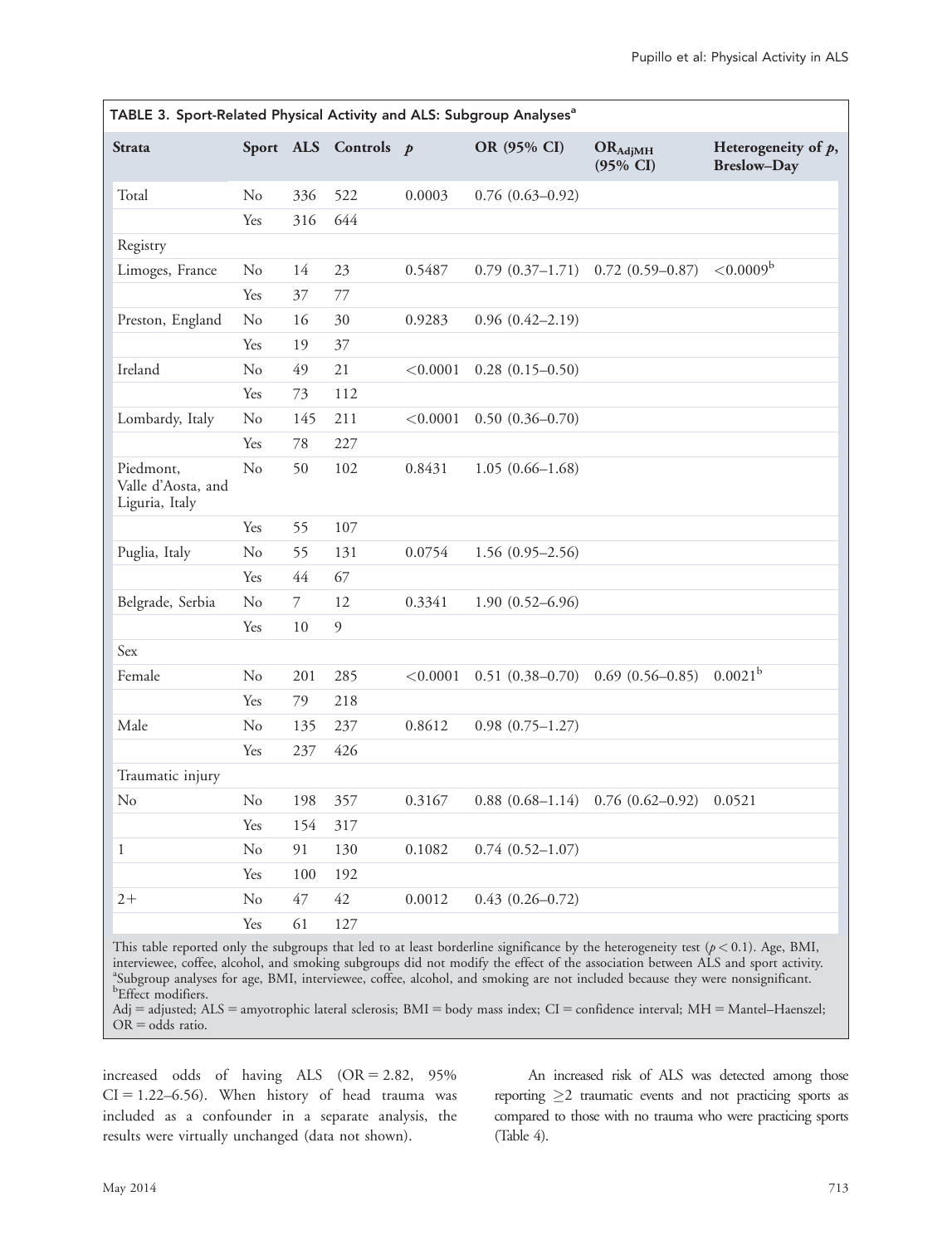| <b>TABLE 4. Conditional Logistic Model of Sport-Trauma Interaction</b> |            |          |                  |                        |                          |  |  |
|------------------------------------------------------------------------|------------|----------|------------------|------------------------|--------------------------|--|--|
| Sport/Trauma                                                           | <b>ALS</b> | Controls | $\boldsymbol{p}$ | <b>OR</b> (95% CI)     | Adj OR (95% CI)          |  |  |
| $S-0T$                                                                 | 154        | 320      | Ref              | $1.00$ , Ref           | $1.00$ , Ref             |  |  |
| $S-1T$                                                                 | 100        | 194      | 0.7343           | $1.07(0.79 - 1.46)$    | $1.00(0.67-1.50)$        |  |  |
| $S-2+T$                                                                | 61         | 128      | 0.9876           | $0.99(0.67-1.42)$      | $1.04(0.64-1.69)$        |  |  |
| $No S-0T$                                                              | 198        | 353      | 0.2468           | $1.17(0.90-1.51)$      | $1.14(0.79-1.64)$        |  |  |
| $No S-1T$                                                              | 92         | 128      | 0.0168           | $1.49$ $(1.07-2.08)^a$ | $1.31(0.82 - 2.10)$      |  |  |
| No $S-2+T$                                                             | 46         | 41       | 0.0003           | $2.33 (1.47 - 3.70)^a$ | 2.16 $(1.14 - 4.07)^{a}$ |  |  |

a Significant comparisons.

 $Adj = adjusted$  (see text);  $ALS =$  amyotrophic lateral sclerosis; CI = confidence interval; No S-0T = no sport–no trauma; No  $S-1T =$  no sport–1 traumatic injury; No  $S-2+T =$  no sport–2+ traumatic injuries; OR = odds ratio; Ref = reference; S- $0T = sport$ –no trauma; S-1T = sport–1 traumatic injury; S-2+T = sport–2+ traumatic injuries.

The mean age at symptom onset was 67.1 years in physically inactive patients and 61.5 years in those performing work-related and sport-related physical activity  $(p < 0.0001)$ . When adjusting data by birth cohort, overall and sport-related physical activity were still associated with an earlier age at onset, but the differences tended to disappear (64.0 and 63.2 years, respectively, for physically inactive patients and those performing work-related and sport-related physical activity).

## **Discussion**

This multicenter population-based case–control study suggests that physical activity is not a risk factor for ALS, and may eventually be protective against the disease. An inverse correlation was found for physical activity (overall), work-related and sport-related physical activity, and organized sports. Possible mechanisms underlying the neuroprotective effects of exercise include changes in motor neuron morphology, muscle–nerve interactions, glial activation, and altered levels of gene expression of antiapoptotic proteins, scavengers of reactive oxygen species, and neurotrophic factors.19

Consistent with our findings in a population-based case-control study, Longstreth and coworkers<sup>8</sup> showed that physical activity, whether at work, during leisure time, or both, and whether during a person's lifetime or during specific decades before the reference date, was not a risk factor for developing ALS. No difference between cases and controls was also found by Valenti et al<sup>9</sup> for past athletic activities or hard physical work. Also, Veldink et al $^{10}$  found no association between physical activity and the risk of developing ALS when considering both occupational and leisure activities. Our findings only partly overlap the results of a recent populationbased case–control study with a similar design, which

showed an increased risk of ALS with a greater amount of physical activity during leisure time but no association between the disease and occupational physical activity, and the absence of a dose–response relationship. $11$  However, a significant correlation was found between physical activity (overall, recreational, and occupational) and earlier age at onset of the disease. The authors concluded that physical activity per se does not increase the risk of ALS, but a genetic profile or lifestyle promoting physical fitness increases ALS susceptibility.

We did not confirm the results of a pilot case–control study by our group done with the same design.<sup>7</sup> In that study, blue collar occupation and duration of exposure to physical exercise during sport were associated with an increased ALS risk. The source of cases (which were from a selected number of registries, nonrepresentative of our final sample) and the small sample size may explain the differences.

An inverse correlation between ALS and sportrelated exercise was found in women but not in men. A possible neuroprotective effect of female sex hormones against ALS cannot be excluded.<sup>2</sup>

Interestingly, a history of injuries was a risk factor for ALS only in physically inactive patients. In a previous report by our group,<sup>18</sup> antecedent trauma, repeated trauma, and severe trauma occurred more frequently in patients with ALS than in matched controls. In the present study, the reduction of the ALS risk in physically active patients with a history of traumatic injury is in favor of the purported protective action of physical activity.

In our study, history of physical activity was associated with an earlier onset of the disease. However, the difference tended to disappear when adjusting for birth cohorts. This finding may simply reflect a change with age in the tendency of a person to be physically active.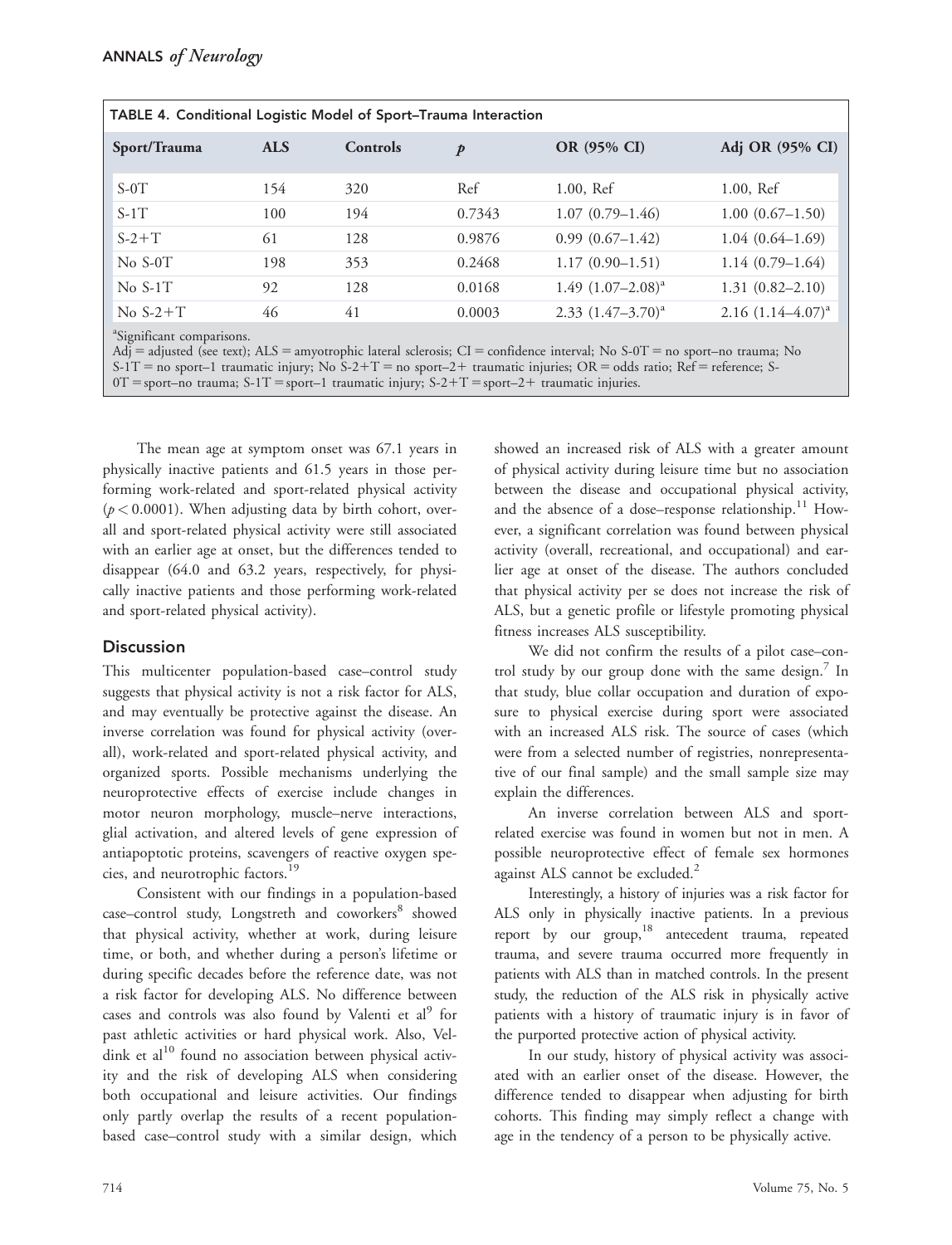The major strength of this study is the representativeness of the study population. The mean age at diagnosis and the sex of our ALS cases overlap those of patients enrolled in the European population-based registries.<sup>20</sup> Other important strengths include censoring of the exposure 5 years before symptom onset for cases and controls (to reduce the risk of assessing clinical features in the prediagnostic period as risk factors) and a detailed collection of confounders and adjustment variables.

The study also has limitations. First, recall bias cannot be excluded. However, as recall bias is likely to be in the direction of greater recall by the patient group, we may have missed an even greater preventive action of physical activity. Second, the interviewers were not blind as to whether the interviewee was a case or a control. However, a more neutral data collection through a blind interview was unfeasible, because the setting of the interview (a hospital visit for a case and an outpatient visit for a control) and the appearance of the interviewee (an ALS patient or a healthy control) prevented any type of blinding. Third, the methods used to assess the extent of physical exercise may be imprecise, as they were not validated. In addition, the calculation of the MET scores, even if based on a detailed investigation of all workrelated and sport-related activities, has been obtained retrospectively. Fourth, for several cases and controls the questionnaire was completed by proxies. However, proxies were spouses, sons, or daughters, all of them sufficiently informed to provide accurate information. Fifth, selection bias cannot be entirely excluded, as the ALS patients enrolled in the study did not represent the entire population included in each population-based registry. However, consecutive patients were enrolled as long as our resources permitted, and the baseline characteristics of the ALS cases were comparable to the characteristics of the patients included in the incidence studies for each registry separately. The 2 samples were fairly similar in terms of mean age at diagnosis, sex, site of onset, and disease duration (data not shown). Sixth, we did not investigate the genetic profile of all our ALS patients, because genetic testing was a secondary objective of our study, and during the first years of enrollment C9orf72 and other important mutations were unknown. The effects of physical exercise in patients with and without these mutations cannot be assessed in the entire cohort.

In conclusion, despite its limitations, our study contrasts the belief that physical activity is a risk factor for ALS and does not exclude the possibility of a protective action. To better understand the biological plausibility of our findings, we collected blood samples in a subgroup of cases and controls from different registries to perform focused genetic analyses and confirm our research hypothesis.

## Acknowledgment

This work was supported by the American ALS Association (grant 1524; E.P., E.B., P.M.), European Community's Health Seventh Framework Program 2007–2013 (grant agreement 259867; O.H., A.C., E.B.), and Italian Drug Agency (E.B.).

We thank J. Baggott for the revision of the English text and S. Franceschi for typing the manuscript.

#### Authorship

E.P. helped with data collection and study monitoring. P.M. did the statistical analysis. G.L., A.Ch., B.M., D.M., O.H., and Z.S. organized the study conduction at each registry's site. E.B. contributed with the study design, data interpretation, and writing of the first draft of the manuscript. All the other authors have been actively involved in the discussion on study conduct, data collection, and analysis and in the revisions of the manuscript. The members of the EURALS Consortium helped with patient recruitment and data collection.

## Potential Conflicts of Interest

E.P.: grants/grants pending, Italian Drug Agency, Italian Ministry of Health, UE. P.M.: grants/grants pending, Italian Drug Agency, Italian Ministry of Health, EISAI, Lombardy Region, Sanofi-Aventis. A.Ch.: grants/grants pending: European Union, Italian Ministry of Health; scientific advisory boards, Biogen Idec, Cytokinetics. O.H.: grants/grants pending, Health Research Board, Merck Serono; consultancy, Biogen Idec, Novartis. E.B.: board membership, Viropharma, EISAI; travel expenses, UCB-Pharma, GSK; speaking fees, UCB-Pharma, GSK, Viropharma; paid educational presentations, GSK; grants/ grants pending, Italian Drug Agency, Italian Ministry of Health, American ALS Association; consulting, GSK.

## Appendix The EURALS Consortium

#### COORDINATOR. ETTORE BEGHI (MILAN, ITALY).

STEERING COMMITTEE. Ammar Al-Chalabi (London, UK), Adriano Chiò (Turin, Italy), Orla Hardiman (Dublin, Ireland), Giancarlo Logroscino (Bari, Italy), Albert Ludolph (Ulm, Germany), Douglas Mitchell (Preston, UK; deceased), Pierre-Marie Preux (Limoges, France), Robert Swingler (Dundee, UK), Leonard van den Berg (Utrecht, the Netherlands).

NEUROLOGISTS. Robert Addison (Preston, UK), Elena Alvisi (Pavia, Italy), Giovanni Astegiano (Alba,